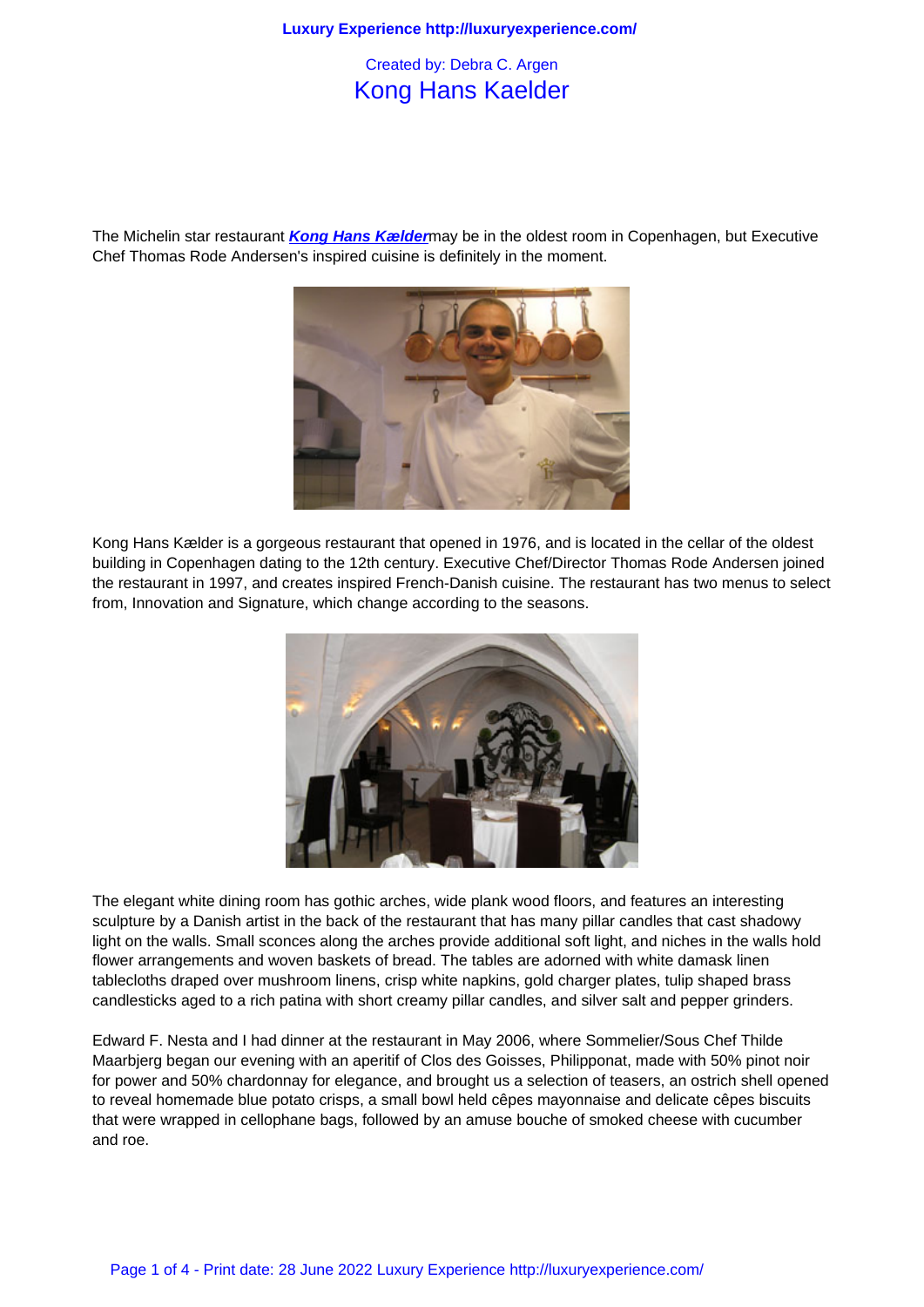## **Luxury Experience http://luxuryexperience.com/**

Created by: Debra C. Argen



Our tasting menu began with Oysters from Marenne Oléron with cowberries, smoked oil and caramelized lemon (Østers fra Marenne Oléron Med tyttebaer, røolie, & karamelliseret citron). Six oysters sat regally on a large chunk of sea salt, with a sprinkling of cowberries on the oysters to add interesting taste and texture, warm smoked oil gently warmed the oysters and with a squeeze of the caramelized lemon were absolute perfection. Our Sommelier paired the oysters with Egly-Ouriet Brut Rosé Grand Cru, Ambonnay from Champagne, France.

To accompany the oysters, our waiter brought us a silver basket of rich dark bread made with malt and cocoa, and warm crispy rolls served with a bowl of butter and a bowl of duck fat topped with pumpkin seeds. Although we tried to resist the breads, we had to succumb to sampling both the rolls and the bread, which Edward loved with the duck fat and pumpkin seeds.



We continued with Monkfish with Pata Negra Fat, Jerusalem artichokes, pickled mushrooms and apples, a quenelle of mashed blue potatoes, green asparagus, pearl onions, and Jerusalem artichoke cream, which our Sommelier paired with an Estate Alexander Valley, Chardonnay, 2002, Stuhlmuller Vineyard, 14.1 % alcohol, that was like a Mersault, with a green apple and pear nose, rich with mineral notes and full-bodied en bouche. The monkfish was gorgeously presented with a decadent portion of shaved and fried Jerusalem artichokes, a scattering of tiny pickled mushrooms that were divine, and Jerusalem artichoke cream that I have decided that is my new favorite.

Our table overlooked the open kitchen where we could see Chef Thomas and his team working smoothly to create a great experience for each of the guests. Judging by the upscale clientele at the restaurant, Kong Hans Kælder, is definitely "the" place to have dinner.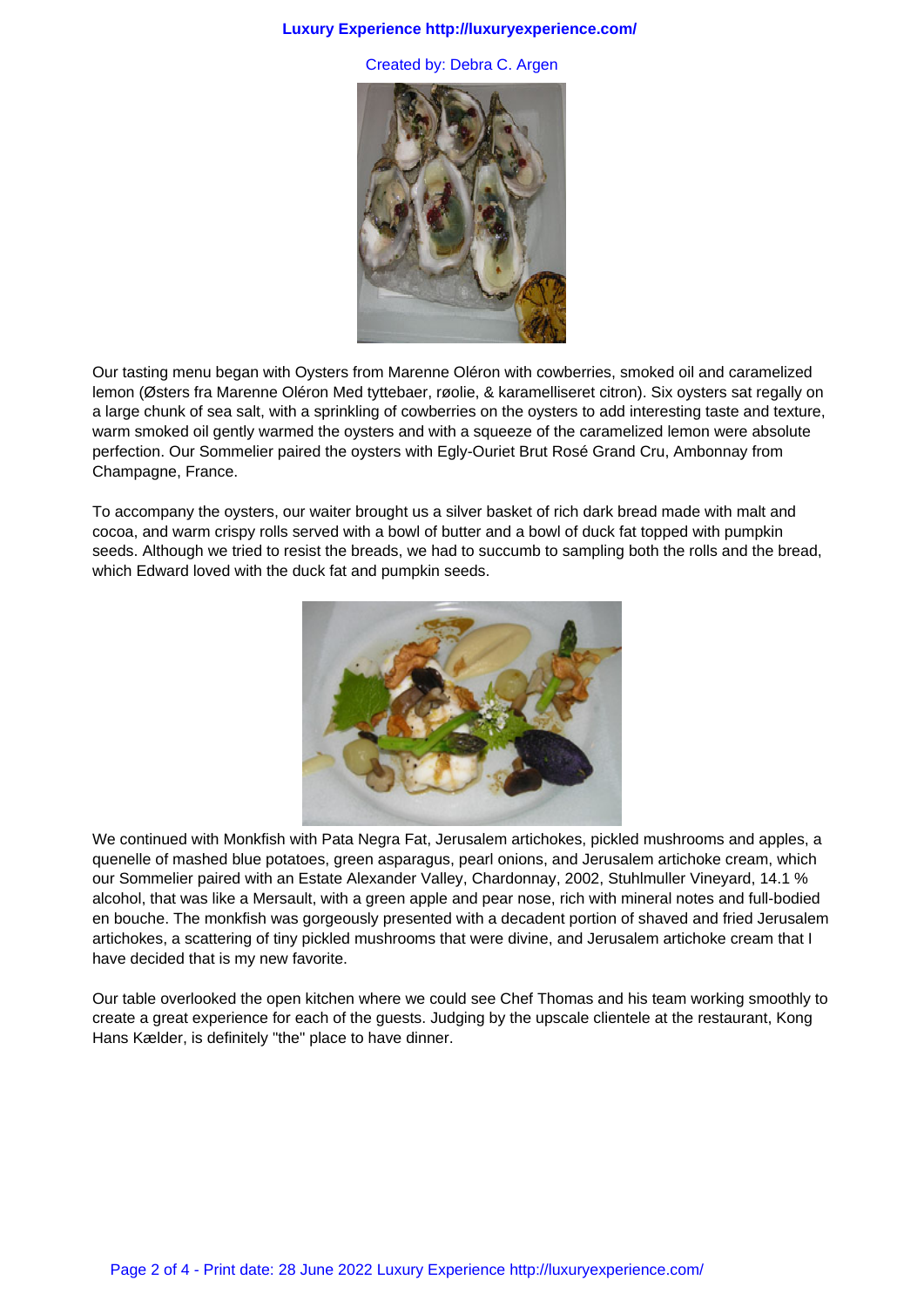## **Luxury Experience http://luxuryexperience.com/**

Created by: Debra C. Argen



Tasting continued with Danish glazed beef crowned with crispy brown bread crumbs and tiny thyme leaves, served with a marrow sauce, fiddlehead ferns, asparagus tips and a dollop of herb cream, paired with a Castello di Fonterutoli Siepi 2001, from Tuscany, and made of Sangiovese and Merlot grapes, with 14% alcohol. This delicious super-Tuscan had a big nose of spice, tobacco and dry earth, with blackberries and cassis en bouche.



King Hans Kælder features 30-40 cheeses on their cheese trolley for the Selection of Mature European Cheeses (Udvalg af Monde Europæiske Oste Fra vores vogn). We sampled cheeses from the Danish island of Funen from Steensgaard where we had stayed at the manor house that makes the cheese, a Veneelbo from Jutland that is washed in mead (like Burgundy and Alsace style), a Saint Clemens from Bornholm island, and Thilde's favorite, Epoisses from Burgundy, a powerfully rich, slightly salty and creamy cheese. The cheeses were accompanied with quince preserves and served on Royal Copenhagen Blue Mussel Fluted porcelain.



We ended our tasting menu with a selection of Sherbets with tuilles (Sortiment Af Sorbeter), which were coconut, mandarin, blood orange and cherry sherbets beautifully presented on a plank of rectangular ice on